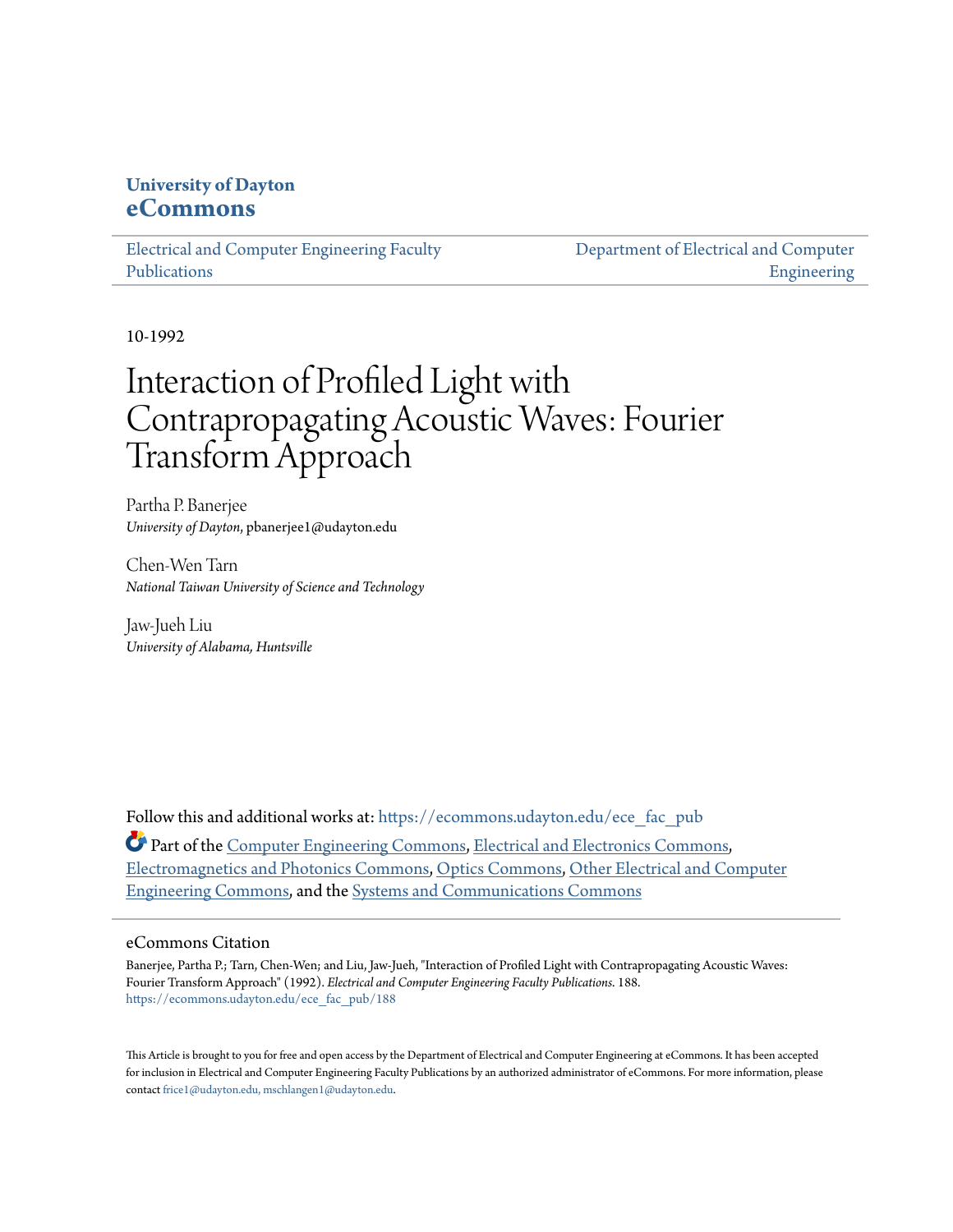# Interaction of profiled light with contrapropagating acoustic waves: a Fourier transform approach

Partha P. Banerjee Chen-Wen Tarn Jaw-Jueh Liu University of Alabama in Huntsville Department of Electrical and Computer Engineering Optical Information Processing Laboratory Optics Building Huntsville, Alabama 35899

Abstract. A straightforward Fourier-transform approach is employed to investigate acousto-optic interaction between an input optical beam with arbitrary profile and contrapropagating cw sound in the Bragg regime. The process can be analyzed in terms of the simultaneous scattering of light by the two sound waves in the interaction region. Analytic expressions for the equivalent transfer functions are obtained and the scattered light profiles are plotted.

Subject terms: acousto-optics; contrapropagating acoustic waves; Gaussian beams; transfer functions.

Optical Engineering 31(1 0), 2095-2 102 (October 1992).

# 1 Introduction

In previous publications<sup>1,2</sup> we have used a Fourier-transform technique in conjunction with multiple plane wave scattering theory<sup>3,4</sup> to describe the acousto-optic (AO) interaction of light beams having arbitrary amplitude and phase profiles with cw and pulsed ultrasound, in terms of transfer functions relating the spatio-temporal spectra of the scattered light to the spatial spectrum of the input light profile. The Fouriertransform technique we have used is similar to the method employed for solving the paraxial wave equation.<sup>5</sup> The transfer functions derived clearly bring out the effects of AO interaction and propagational diffraction, and show how the interaction coefficients may be modified because of the latter effect. Our results for the interaction between profiled light and cw sound compare favorably with the analysis of Chatterjee et al.<sup>6</sup> (which does not take propagational diffraction express the coupled equations in the spatial frequency dointo account) and can be readily derived from Korpel's analysis,<sup>7</sup> which employs the concept of the so-called virtual angular plane wave spectrum. The concept of the transfer function has also been used in connection with the analysis of apodized AO Bragg cells. $8$  The rigorous comparison between different analytic methods used by various groups of researchers in the area, and details of the derivation of our analytical approach (as in Refs. 1 and 2), and that of  $Korpel$ <sup>7</sup> will be presented elsewhere.<sup>9</sup> The transfer function approach has also been successfully used to assess the effect of various sources of noise in AO devices and, on a related note, in the performance of photorefractive volume holograms.<sup>10</sup>

In this paper, we use the same Fourier transform technique to analyze the problem of an incident light beam undergoing Bragg scattering by contrapropagating acoustic waves in an AO medium. A special case of this is a standing wave AO modulator, which is used quite often in the active mode-locking of lasers, and in intensity modulation of laser

beams.  $11,12$  The standing wave can be considered to be a superposition of equal amplitude acoustic waves propagating in opposite directions. To give readers some physical insight into the problem, the heuristic photon-photon collision model of AO interaction leading to conservation laws of momentum and energy is first presented in Sec . 2 . We consider the so-called multiple scattering model and show how even in the case of Bragg diffraction, one can get different up- or down-shifted frequencies of light in the same scattered direction. Subsequently, for a more precise formulation, a set of coupled differential equations are derived from the wave equation to describe the corresponding interaction between the scattered orders at different frequencies.

In Sec. 3, we use the Fourier-transform technique to main. Two different sets of analytic solutions are then presented in terms of transfer functions which relate the output spectra of the scattered orders to the input light spectrum. The first set corresponds to the case where the amplitudes of the contrapropagating sound waves in the AO interaction region are equal and give rise to a standing acoustic wave pattern. Our results, which compare favorably with those in Haus, $^{11}$  are expressible in terms of Bessel functions of different orders. The order of the Bessel function is commensurate with the amount of frequency shift of the output scattered light. This approach takes into account the multiple scattering of the different frequency components, and essentially serves as a check of our formulation of the problem. In the second case, we restrict ourselves to two scatterings only, realizing that the contributions from higher order scattering may be neglected under appropriate assumptions for the sound field amplitudes. In this case, we use the derived transfer functions to compute the output profiles of the light emanating in different directions . The composite profiles depend not only on the amplitudes of the contradirected sound, but are also functions of time. These results are shown in Sec. 4. Our conclusions are presented in Sec. 5.

Paper AO-009 received Feb. 18, 1992; revised manuscript received April 7, 1992; accepted for publication April 18, 1992.

<sup>1992</sup> Society of Photo-Optical Instrumentation Engineers. 009l-3286/92/\$2.OO.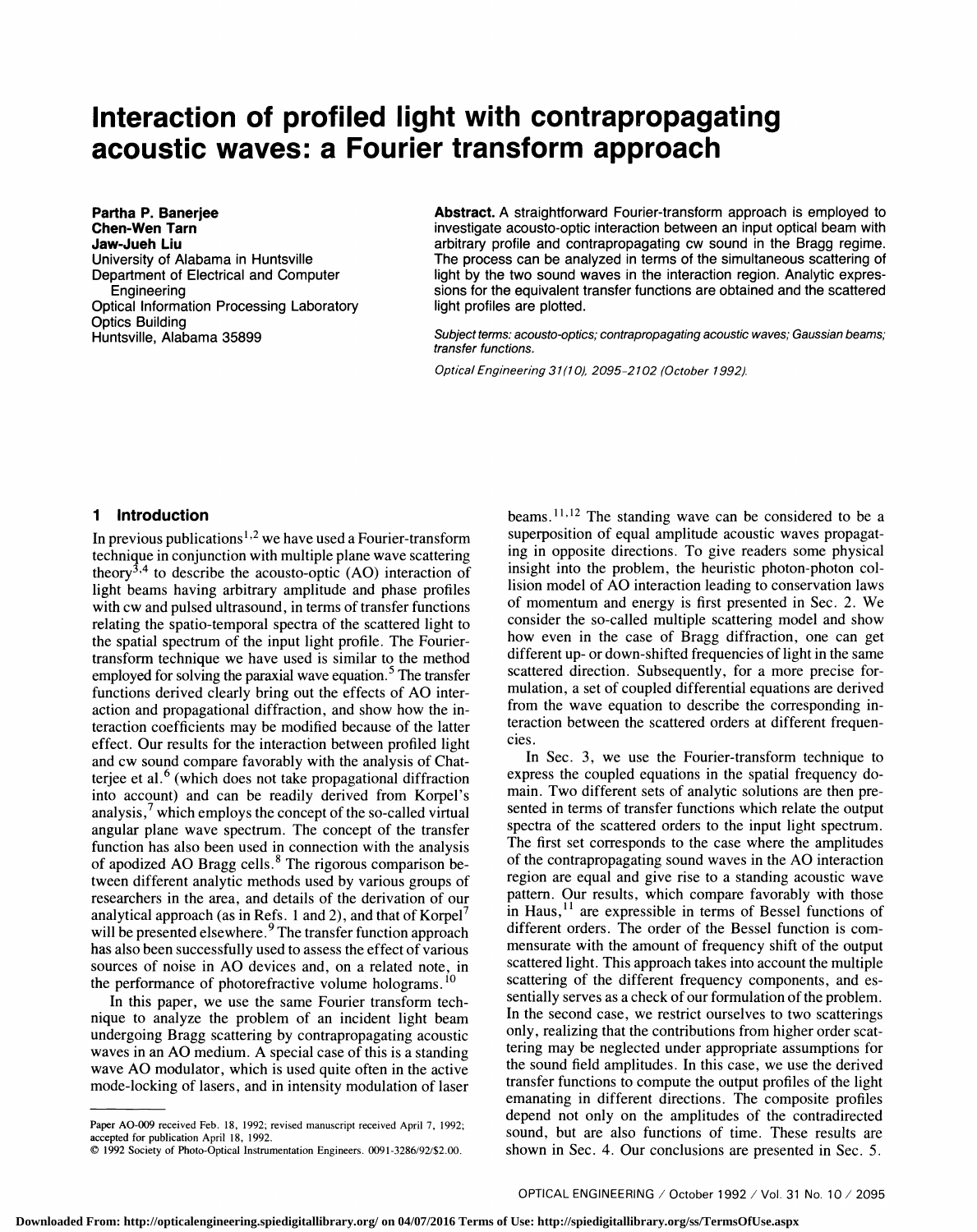

Fig. 1 Interaction between light and contradirected sound in the Bragg regime.

# 2 Heuristic Bragg Regime Analysis and General Formalism

As a heuristic background, we first use the momentum and energy conservation laws<sup>7</sup> to determine the direction and frequency of each component of the scattered light interacting with the contradirected sound in the Bragg regime. The overall acoustic signal responsible for the scattering can be considered in general as a superposition of two acoustic  $\phi_0 = \phi_B$ ,  $\phi_{-1} = -\phi_B$ , where  $\sin \phi_B = K/2k_0$  and  $k_0$  is the waves with same frequency but different amplitudes propagating in opposite directions, as shown in Fig. 1. The acoustic wave A propagating along the  $+x$  direction diffracts the light, nominally incident at the Bragg angle  $+\phi_B$ , and at frequency  $\omega_0$ , into the  $-1$  order, which has a frequency  $\omega_0 - \Omega$  and travels at an angle  $-\phi_B$ , where  $\Omega$  is the sound frequency. All angles mentioned in this paper are with respect to the z axis. Similarly, the sound wave  $B$ , propagating along  $-x$ , generates the  $+1$ -order light, which has a frequency  $\omega_0 + \Omega$  and propagates along the same direction as the  $-1$  order. Furthermore, in the case of strong interaction, the acoustic wave  $B$  rescatters the diffracted light ( $\omega_0 - \Omega$ ) into the -2 order, which has a frequency  $\omega_0$  – 2 $\Omega$  and propagates along the same direction as the incident, or 0-order light.

Note that subsequent multiple scatterings will generate two groups of scattered light. The first group comprises the frequencies  $\omega_0 - 2n\Omega$ , where *n* is an integer, and propagates at an angle  $+\phi_B$ . The second group comprises light at frequencies  $\omega_0 - (2n + 1)\Omega$ , and propagates at an angle  $-\phi_B$ . Thus, every direction,  $\pm \phi_B$ , has different frequency components of the scattered light field, leading to intensity modulation of the light in time, which can be observed at all distances to the right of the AO cell that are smaller than the coherence length of the output light, typically of the order of  $c\Omega \approx 10$  m.

To quantitatively predict the spatial profile of the intensity modulated light, we start from the wave equation for a TE optical field in a medium with constant permeability  $\mu_0$ and whose permittivity  $\varepsilon(x, z, t) = \varepsilon_0 + \varepsilon'(x, z, t)$  is a slowly varying function of  $x$ ,  $z$ , and  $t$ :

$$
\nabla^2 E(x, z, t) - \mu_0 \varepsilon_0 \frac{\partial^2 E(x, z, t)}{\partial t^2} \cong \mu_0 \varepsilon'(x, z, t) \frac{\partial^2 E(x, z, t)}{\partial t^2}.
$$
 (1)

We now write

$$
\varepsilon'(x, z, t) = \frac{1}{2}\varepsilon_0 C[A \exp(-jKx) + B \exp(jKx)]
$$
  
× $\exp(j\Omega t) + c.c.$ , (2)

where c.c. denotes the complex conjugate. A and  $B$  denote the amplitudes of the contrapropagating components of the sound in the AO interaction region.  $C$  is an interaction constant and  $K$  is the propagation constant for the sound. Also, following our heuristic development, we write

$$
E_{\rm inc}(x, z, t) = \frac{1}{2} \psi_{\rm inc}(x, z) \exp(j\omega_0 t)
$$
  
× exp(-jk<sub>0</sub>z cosφ<sub>B</sub>) + c.c. , (3)

$$
E(x, z, t) = \frac{1}{2} \sum_{n=-\infty}^{\infty} [\psi_{2n}(x, z) \exp(j(\omega_0 + 2n\Omega)t)
$$
  
×  $\exp(-jk_0z \cos\phi_0 - jk_0x \sin\phi_0)$   
+  $\psi_{2n+1}(x, z) \exp[j(\omega_0 + (2n+1)\Omega)t]$   
×  $\exp(-jk_0z \cos\phi_{-1} - jk_0x \sin\phi_{-1}) + c.c.$  , (4)

where  $E_{inc}$  is the optical field incident on the sound column. Furthermore, from our previous discussion, it is clear that propagation constant for the light.

Substituting (2) and (4) into (1), assuming  $\Omega \ll \omega_0$ , and collecting terms with same carrier frequency, we have, after considerable algebra,

$$
\frac{\partial^2 \psi_{2n}}{\partial x^2} + \frac{\partial^2 \psi_{2n}}{\partial z^2} - 2jk_0 \sin \phi_B \frac{\psi_{2n}}{\partial x} - 2jk_0 \cos \phi_B \frac{\partial \psi_{2n}}{\partial z} \n+ \frac{1}{2}k_0^2 C A \psi_{2n-1} + \frac{1}{2}k_0^2 C B^* \psi_{2n-1} = 0
$$
\n(5)

and

$$
\frac{\partial^2 \psi_{2n+1}}{\partial x^2} + \frac{\partial^2 \psi_{2n+1}}{\partial z^2} + 2jk_0 \sin \phi_B \frac{\partial \psi_{2n+1}}{\partial x}
$$

$$
- 2jk_0 \cos \phi_B \frac{\partial \psi_{2n+1}}{\partial z}
$$

$$
+ \frac{1}{2}k_0^2 C B \psi_{2n} + \frac{1}{2}k_0^2 C A^* \psi_{2n+2} = 0 . \qquad (6)
$$

Using these coupled equations, we can describe the interaction of a light profile with contrapropagating sound more precisely. Equation (5) describes the evolution of all components of scattered light traveling nominally at  $+\phi_B$  for an input profile nominally incident at  $+\phi_B$ . Similarly, Eq. (6) describes all components traveling nominally at  $-\phi_B$ . The physical interpretation is as follows: The evolution of, say, the 0-order light in z depends on (1) the interaction between  $-1$  order with the acoustic wave A (the fifth term on the LHS of Eq.  $(5)$ ,  $(2)$  the interaction between the  $+1$ order with the acoustic wave  $B^*$  (the sixth term on the LHS), (3) the effect of propagational diffraction (the first term on the LHS). The third term on the LHS of Eq. (5) is merely the effect of the 0-order light traveling in a direction slightly different from its nominal direction  $+\phi_B$ . Reasons for this departure from the heuristic model may be found in Refs.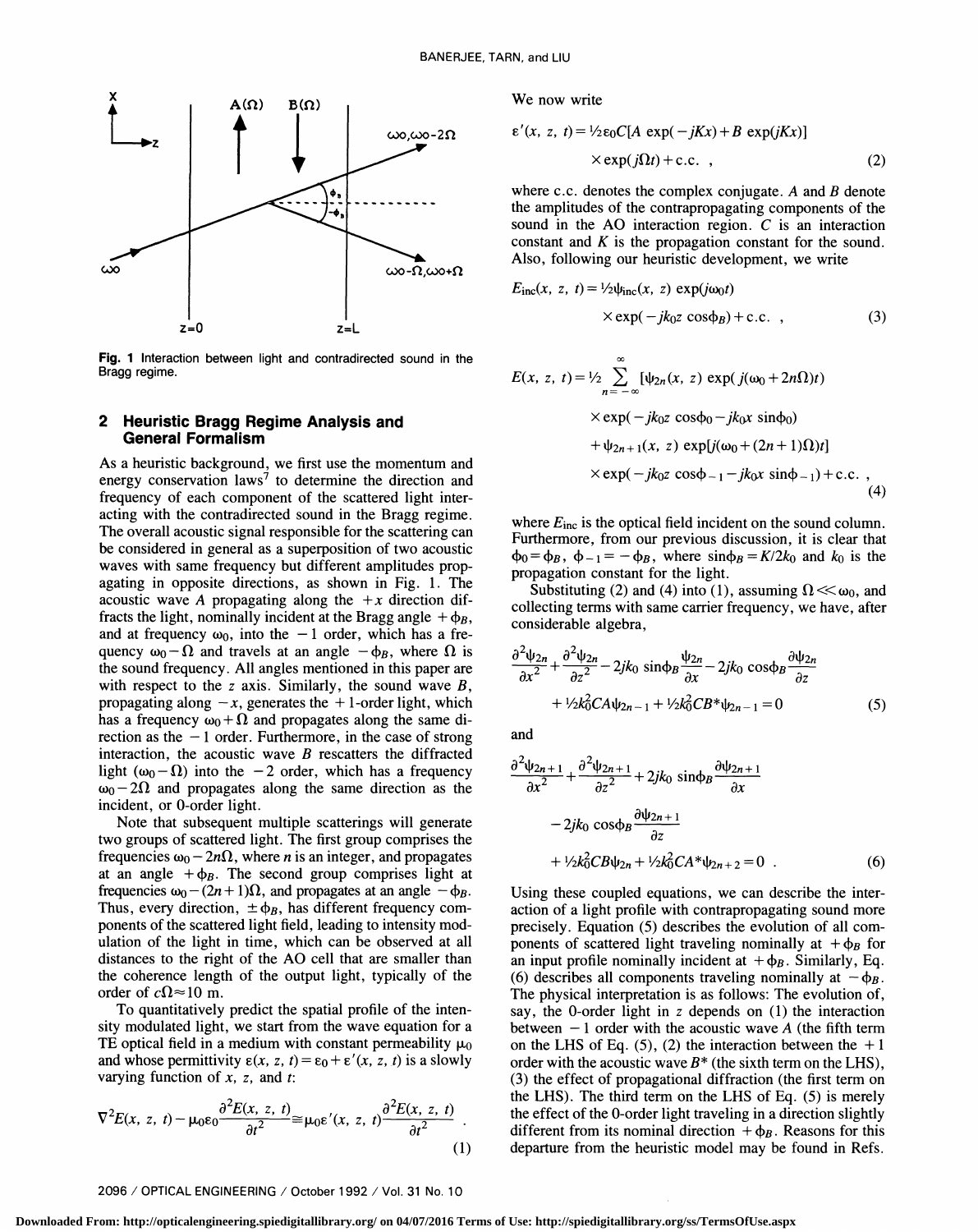1 and 6. A similar physical interpretation can be advanced for all other frequency components that nominally travel at +  $\phi_B$ , as well as for those components that nominally travel<br>at  $-\phi_B$ , using Eq. (6). Note that by setting  $B = 0$  or  $A = 0$ , we can reduce Eqs. (5) and (6) to forms that are identical to those found in Ref. 1 . In this case, however, the light exiting at  $\pm \phi_B$  contains only one frequency.

### 3 The Fourier Transform Approach and the Spatial Transfer Function

We now employ a Fourier transform technique to express the interaction described by Eqs. (5) and (6) in the spatial frequency domain. To this end, we define the Fourier transform pair:

$$
\Psi_n(k_x, z) = F[\psi_n(x, z)] = \int_{-\infty}^{\infty} \psi_n(x, z) \exp(jk_x x) dx ,
$$
\n(7)

$$
\psi_n(x, z) = F^{-1}[\Psi_n(k_x, z)] = \frac{1}{2\pi} \int_{-\infty}^{\infty} \Psi_n(k_x, z)
$$
\n
$$
\times \exp(-jk_x x) \, dk_x \quad , \tag{8}
$$

where  $k_x$  is the spatial frequency variable corresponding to  $x$ . The method used is identical to the technique for solving the paraxial wave equation to derive the transfer function of propagation and, hence, the Fresnel diffraction formula during free-space propagation of a light beam in the presence of diffraction.<sup>5</sup>

The coupled differential equations in the spatial frequency domain are

$$
\frac{d\Psi_{2n}(k_x, z)}{dz} = j \frac{k_x^2 + 2k_0k_x \sin\phi_B}{2k_0 \cos\phi_B} \Psi_{2n}(k_x, z)
$$
\n
$$
-j \frac{k_0 CA}{4 \cos\phi_B} \Psi_{2n-1}(k_x, z)
$$
\n
$$
-j \frac{k_0 CB^*}{4 \cos\phi_B} \Psi_{2n+1}(k_x, z) ,
$$
\n(9)

and

$$
\frac{d\Psi_{2n+1}(k_{x}, z)}{dz} = j\frac{k_{x}^{2} - 2k_{0}k_{x} \sin\phi_{B}}{2k_{0} \cos\phi_{B}} \Psi_{2n+1}(k_{x}, z)
$$

$$
-j\frac{k_{0}CB}{4 \cos\phi_{B}} \Psi_{2n}(k_{x}, z)
$$

$$
-j\frac{k_{0}CA^{*}}{4 \cos\phi_{B}} \Psi_{2n+2}(k_{x}, z) , \qquad (10)
$$

where we have assumed "slow" variation of  $\psi_n$  (and hence  $\Psi_n$ ) with respect to z, enabling us to neglect second derivatiyes with respect to z.

There is no analytic solution for these coupled equations, unless some assumptions are made. In this paper, we solve (9) and (10) for two illustrative cases, mentioned below. For each case, we can derive the spatial transfer functions that relate the output spectra of the scattered orders to the input spectrum of arbitrary beam profile. It is convenient to track these relationships along  $\overline{z}'$  and  $\overline{z}''$ , which are the nominal directions of propagation, at angles  $\pm \phi_B$ , with respect to z. The directions orthogonal to  $z'$  and  $z''$  are  $x'$ and x'', respectively, and  $k_{x'}$  and  $k_{y''}$  denote the corresponding spatial frequencies. Details of the coordinate transformation and its effect on the derivation of the transfer functions may be excavated from Ref. 1. This helps us derive the interaction transfer functions  $H_{2n}(k_{x}$ ;  $z''/L$ ) and  $H_{2n+1}(k_{x}$ ;  $z''/L)$ in the presence of propagational diffraction and, hence, the scattered light profiles at different frequencies using the relations

$$
\psi_{2n}(x', z'/L) = \frac{1}{2\pi} \int_{-\infty}^{\infty} \Psi_{\text{inc}}(k_{x}; z'/L) H_{2n}(K_{x}; z'/L)
$$

$$
\times \exp(-jk_{x'}x') \, \mathrm{d}k_{x'}, \qquad (11)
$$

$$
\psi_{2n+1}(x'', z''/L) = \frac{1}{2\pi} \int_{-\infty}^{\infty} \Psi_{\text{inc}}(k_{x''}; z''/L) H_{2n+1}
$$
  
×  $(k_{x''}; z''/L) \exp(-jk_{x''}x'') dk_{x''}$ , (12)

where

$$
x' = x \cos\phi_B - z \sin\phi_B, \quad z' = x \sin\phi_B + z \cos\phi_B \quad (13)
$$

$$
x'' = x \cos \phi_B + z \sin \phi_B , \quad z'' = -x \sin \phi_B + z \cos \phi_B .
$$
 (14)

Note that in Eqs. (11) and (12), the integrands without the exponential terms are respectively equal to  $\Psi_{2n}(k_x; z'/L)$ and  $\Psi_{2n+1}(k_{x}$ ;  $z''/L)$ , which are the Fourier transforms of the scattered light profiles  $\psi_{2n}$  and  $\psi_{2n+1}$ .

#### Case 1:  $A = B$

By assuming  $A = B =$  a real constant, we can solve (9) and (10) to express  $\Psi_{2n}$ ,  $\Psi_{2n+1}$  in terms of  $\Psi_{\text{inc}}$ , and hence derive the transfer functions  $H_{2n}(k_{x}$ ; z') and  $H_{2n+1}(k_{x}$ ; z''), after straightforward but tedious algebra, as

$$
H_{2n}(k_{x}; z') = (-j)^{2n} \exp[j(k_{x'}^{2}z'/2K_{0} - \phi_{B}k_{x'}z')]
$$

$$
\times J_{2n} \left\{ \frac{k_{0}CAz'}{2 \cos \phi_{B}} \left[ \frac{\sin(\phi_{B}k_{x'}z')}{\phi_{B}k_{x'}z'} \right] \right\} ,
$$
 (15)

$$
H_{2n+1}(k_{x''}; z'') = (-j)^{2n+1} \exp[j(k_{x''}^{2}z''/2K_0 + \phi_B k_{x''}z'')]
$$

$$
\times J_{2n+1}\left\{\frac{k_0 C A z''}{2 \cos \phi_B} \left[\frac{\sin(\phi_B k_{x''}z'')}{\phi_B k_{x''}z''}\right]\right\}.
$$
(16)

The calculations involved in the derivation of the transfer functions are somewhat similar to those encountered in the derivation of the transfer function for the case of light scattering in the Raman-Nath regime for unidirectional propagating sound, as shown in Ref. 13 . The first part of each exponential in (15) and (16) represents the effects of prop-

OPTICAL ENGINEERING / October 1 992 / Vol. 31 No. 10/ 2097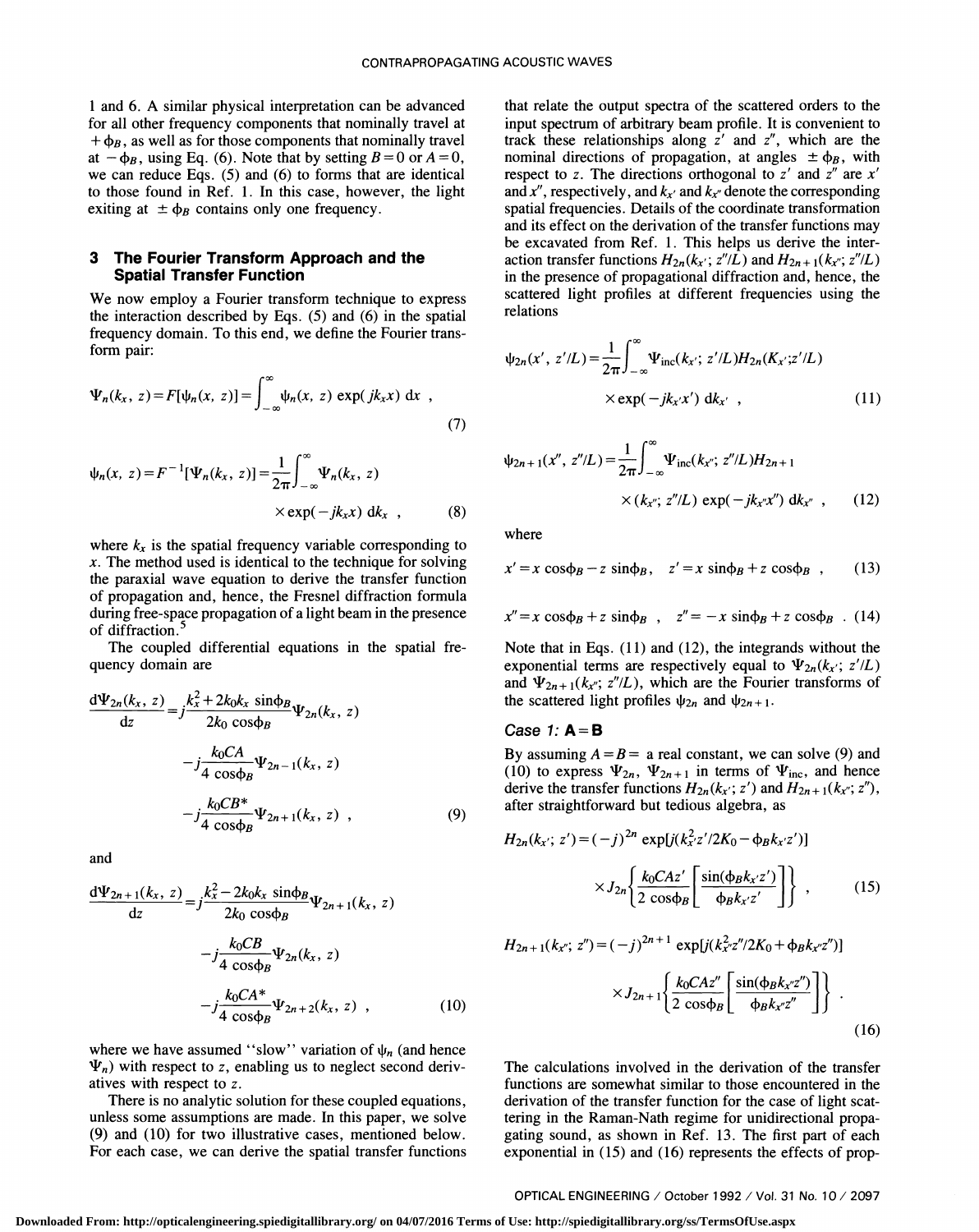agational diffraction, with the second part denoting a small spatial shift in the far field, similar to earlier observations in Refs. 1 and 6. The transfer functions have been expressed with z' and z'' as parameters, instead of  $z'/L$  and  $z''/L$  to enable easier comparison with Haus.<sup>11</sup> For plane wave incidence (for the light),  $\psi_{\text{inc}} = 1$ , implying  $\Psi_{\text{inc}} = \delta(k_x)$ , and  $\psi_{2n}$  and  $\psi_{2n+1}$  become  $(-j)^{2n}J_{2n}(k_0CAz')2 \cos\phi_B$  and  $(-j)^{2n+1}J_{2n+1}(k_0CAz''/2\cos\phi_B)$ , in agreement with the results in Ref. 11. The above example thus serves as a check of our mathematical formulation thus far.

## Case 2:  $A \neq B$

In case 1, note that at the exit of the sound cell  $(z' \approx z'' \approx z'')$  $L$ ), the argument of the Bessel functions is equal to the peak phase delay  $\alpha = k_0CAL/2$  ( $\phi_B$  small) encountered by the light during its passage through the sound cell. Accordingly, for reasonably small  $\alpha (\leq \pi/2)$ , the contributions from scattered light for  $|n| \geq 3$  are negligibly small when compared to that resulting from lower values of  $|n|$ . Thus, in this case, we restrict ourselves to the scattered orders  $\psi_0$ ,  $\psi_1$ ,  $\psi_{-1}$ , and  $\psi$ -2. We remind readers that  $\psi_0$  and  $\psi$ -2 propagate at an angle  $+\phi_B$  for light incident at the same angle, while  $\psi_1$ and  $\psi_{-1}$  propagate nominally at  $-\phi_B$ . We can now write the evolution equations for these components in the spatial frequency domain using (9) and (10). Note that, for instance, the evolution of the 0 order depends on the  $\pm$  1 orders, while that for  $-2$  and  $+1$  depends on the  $-1$  and 0 orders, respectively. The contributions to the  $-1$  order come from the 0 and  $-2$  orders. However, realizing that the  $-2$  order should be much smaller than any of the other orders, we may neglect the contribution from the  $-2$  order toward the<br>Also,  $\Lambda$  is the wavelength of sound in the interaction region evolution of the  $-1$  order. This assumption turns out to be a valid one, as is realized from examining the derived transfer function  $H_{-2}$ . Furthermore, the assumption helps us write the interaction transfer functions elegantly in closed form and in a manner reminiscent of the transfer functions derived in Ref. [<sup>1</sup>] for Bragg scattering of light by unidi- rectional cw sound. After straightforward but lengthy algebra, these transfer functions may be written as

$$
H_0(k_{x'}, z'/L) = \exp[j(k_{x'}^2 L/2k_0 - k_{x'}Q\Lambda/4\pi)z'/L]
$$

$$
H_{-1}(k_{x''}, z''/L) = -j \exp[j(k_{x''}^2L/2k_0 + k_{x''}Q\Lambda/4\pi)z''/L]
$$
  

$$
\times \left\{ \frac{(\alpha_1/2) \exp{-j(\arg A)}}{[(k_{x''}Q\Lambda/4\pi)^2 + (\alpha_1/2)^2 + (\alpha_2/2)^2]^{1/2}} \times \sin[(k_{x''}Q\Lambda/4\pi)^2 + (\alpha_1/2)^2 + (\alpha_2/2)^2]^{1/2}z''/L \right\},
$$
(18)

$$
H_{+1}(k_{x''}, z''/L) = -j \exp[j(k_{x'}^2L/2k_0 + k_{x'}Q\Lambda/4\pi)z''/L]
$$
  
\n
$$
\times \left\{ \frac{(\alpha_2/2) \exp(j\arg B)}{[(k_{x''}Q\Lambda/4\pi)^2 + (\alpha_1/2)^2 + (\alpha_2/2)^2]^{1/2}} \times \sin[(k_{x''}Q\Lambda/4\pi)^2 + (\alpha_1/2)^2 + (\alpha_2/2)^2]^{1/2}z''/L \right\},
$$
\n(19)

$$
H_{-2}(k_{x'}, z'/L) = \exp[j(k_{x'}^2L/2k_0 - k_{x'}Q\Lambda/4\pi)z'/L
$$
  
\n
$$
-j(\arg A + \arg B)]
$$
  
\n
$$
\times \frac{\alpha_1 \alpha_2}{\alpha_1^2 + \alpha_2^2} \Biggl\{ \cos[(k_{x'}Q\Lambda/2\pi)^2 + (\alpha_1/2)^2 + (\alpha_2/2)^2]^{1/2} z'/L
$$
  
\n
$$
+ j \frac{k_{x'}Q\Lambda/4\pi}{[(k_{x'}Q\Lambda/4\pi)^2 + (\alpha_1/2)^2 + (\alpha_2/2)^2]^{1/2}}
$$
  
\n
$$
\times \sin[(k_{x'}Q\Lambda/4\pi)^2 + (\alpha_1/2)^2 + (\alpha_2/2)^2]^{1/2} z'/L - 1 \Biggr\} ,
$$
  
\n(20)

where  $x'$ ,  $z'$  and  $x''$ ,  $z''$  are defined in (13) and (14).

The quantities  $\alpha_1( = k_0C|A|L/2)$  and  $\alpha_2( = k_0C|B|L/2)$  denote the peak phase delays encountered by the light during its passage through the sound waves  $A$  and  $B$ , respectively, and argA, argB denote the phases of  $A$  and  $B$ , respectively. and  $Q = K^2L/k$  is the Klein-Cook parameter. This time we express the transfer functions in terms of  $z'/L$  and  $z''/L$  for purposes of comparison with Ref. 1.

From the transfer functions (15) derived from the Fouriertransform technique as above, we find out that the output profile of each scattered light beam depends not only on the forward-traveling sound wave  $A(\alpha_1)$ , but also the backwardtraveling wave  $B(\alpha_2)$ . It can be readily seen that  $|H_{-2}| <$  $\langle H_0|$  if  $\alpha_2 \langle \alpha_1|$ . We also can observe the effects of propagational diffraction and spatial shifting as seen in the case of unidirectional cw sound. Also, by letting  $\alpha_2 = 0$  (cw unidirectional sound), the transfer functions  $H_0$  and  $H_{-1}$ become identical to the ones derived in Ref. 1, while  $H_{+1}$ and  $H_{-2}$  become equal to zero, as expected.

## 4 Calculation Results and Discussion

We have computed the composite amplitude profiles  $|\psi_0 + \psi_{-2}|$  $|\exp(-j2\Omega t)|$  and  $|\psi_1 \exp(j\Omega t) + \psi_{-1} \exp(-j\Omega t)|$  in the  $+\phi_B$ and  $-\phi_B$  directions, respectively, at the exit of the AO interaction region ( $z = L$ ) for various values of  $\alpha_1$  and  $\alpha_2$ , as well as for various values of the phase difference  $\Delta\theta$ between the forward- and backward-traveling sound waves  $A$  and  $B$ , respectively, and as functions of time. We remark, in passing, that the ''far-field'' profiles can also be readily calculated by deleting the integrations in (11) and (12) and by replacing  $k_{x'}$  by  $k_0x'/z'$  and  $k_{x''}$  by  $k_0x''/z''$ . Figures 2(a) and (b) show three-dimensional plots of the composite profiles along  $+\phi_B$  and  $-\phi_B$ , respectively, for  $Q=8$ ,  $\alpha_1=0.4\pi$ , (18)  $\Delta\theta = 0$ , and at  $t = 0$ , as  $\alpha_2$  varies from 0 to 0.2 $\pi$ . In this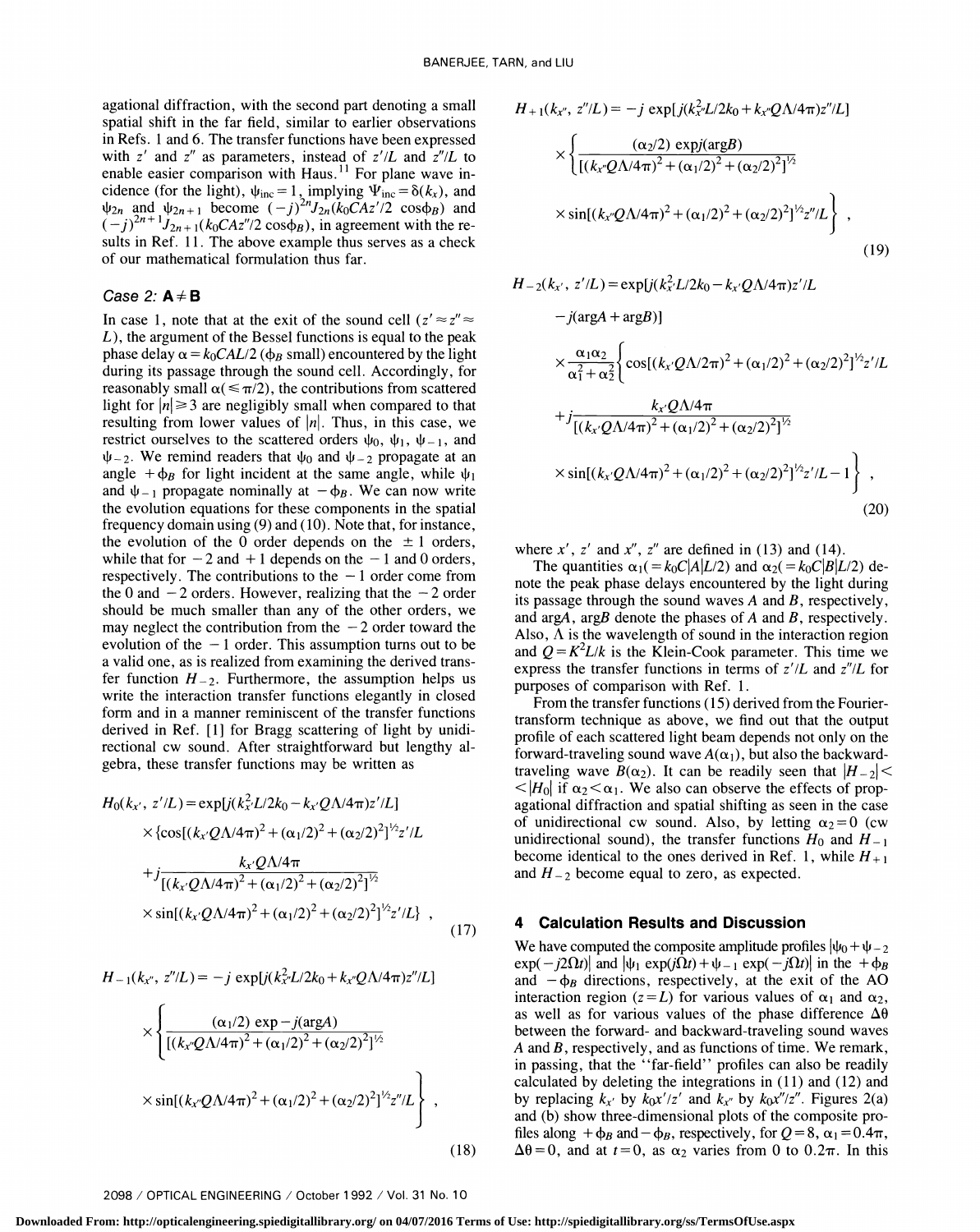

Fig. 2 (a) Three-dimensional plot showing variation of composite profile in the  $+\Phi_B$  direction as functions of  $\alpha_2$  and x/D for  $Q=8$ ,  $\alpha_1=0.4\pi$ ,  $\Delta\theta=0$ , and at  $t=0$ . (b) Three-dimensional plot showing variation of composite profile in the  $-\phi_B$  direction as functions of  $\alpha_2$  and  $x/D$  for  $Q = 8$ ,  $\alpha_1 = 0.4\pi$ ,  $\Delta\theta$  = 0, and at t = 0. (c) Cross-sectional plots of (a) for  $\alpha_2$  = 0.05 $\pi$ , 0.1 $\pi$ , 0.15 $\pi$ , and 0.2 $\pi$ . (d) Crosssectional plots of (b) for  $\alpha_2=0.05\pi$ , 0.1 $\pi$ , 0.15 $\pi$ , and 0.2 $\pi$ .

figure and in all subsequent plots, we assume an incident Gaussian beam of waist size  $D = 2\Lambda$ , where  $\Lambda$ , the wavelength of sound, is  $0.128 \times 10^{-3}$ m;  $\lambda_0$  = wavelength of light =  $0.632 \times 10^{-6}$ m, and L = 5 cm. We assume, for simplicity, that the refractive index of the AO cell is equal to 1 . Figures 2(c) and (d) are representative cross sections from Figs. 2(a) and (b), respectively, and show that the composite amplitude peak along  $-\phi_B$  increases as  $\alpha_2$  increases. Note the small distortion in the composite profile along  $+\phi_B$  as  $\alpha_2$  is increased. This may also be interpreted as a gradual narrowing of the profile with increase in  $\alpha_2$ , as may be verified by measuring the width (distance between the  $1/e$ points) of each of the curves.

A representative set of plots showing the dependence of the profiles on the phase difference  $\Delta\theta$  and at  $t=0$  is shown in Figs. 3(a) through 3(d) for  $\alpha_1 = 0.4\pi$  and  $\alpha_2 = 0.2\pi$ . The sequence of figures is maintained the same as in the setof plots in Figs. 2(a) through 2(d). Note the decrease in the composite peak along  $-\phi_B$  when  $\Delta\theta = \pi$ . The reason for this is clear if one reexamines the derived transfer functions (18) and (19) in this case. It is clearly seen that  $H_1$  is now proportional to  $H_{-1}$  but opposite in sign, so that at  $t=0$ , the output profile, which is proportional to  $|F^{-1}[(H_{-1}+H_1)\Psi_{\text{inc}}]|$ , is a minimum. The distortion in the composite profile along  $+\phi_B$  for  $\Delta\theta = 2\pi$  (or 0) is also visible.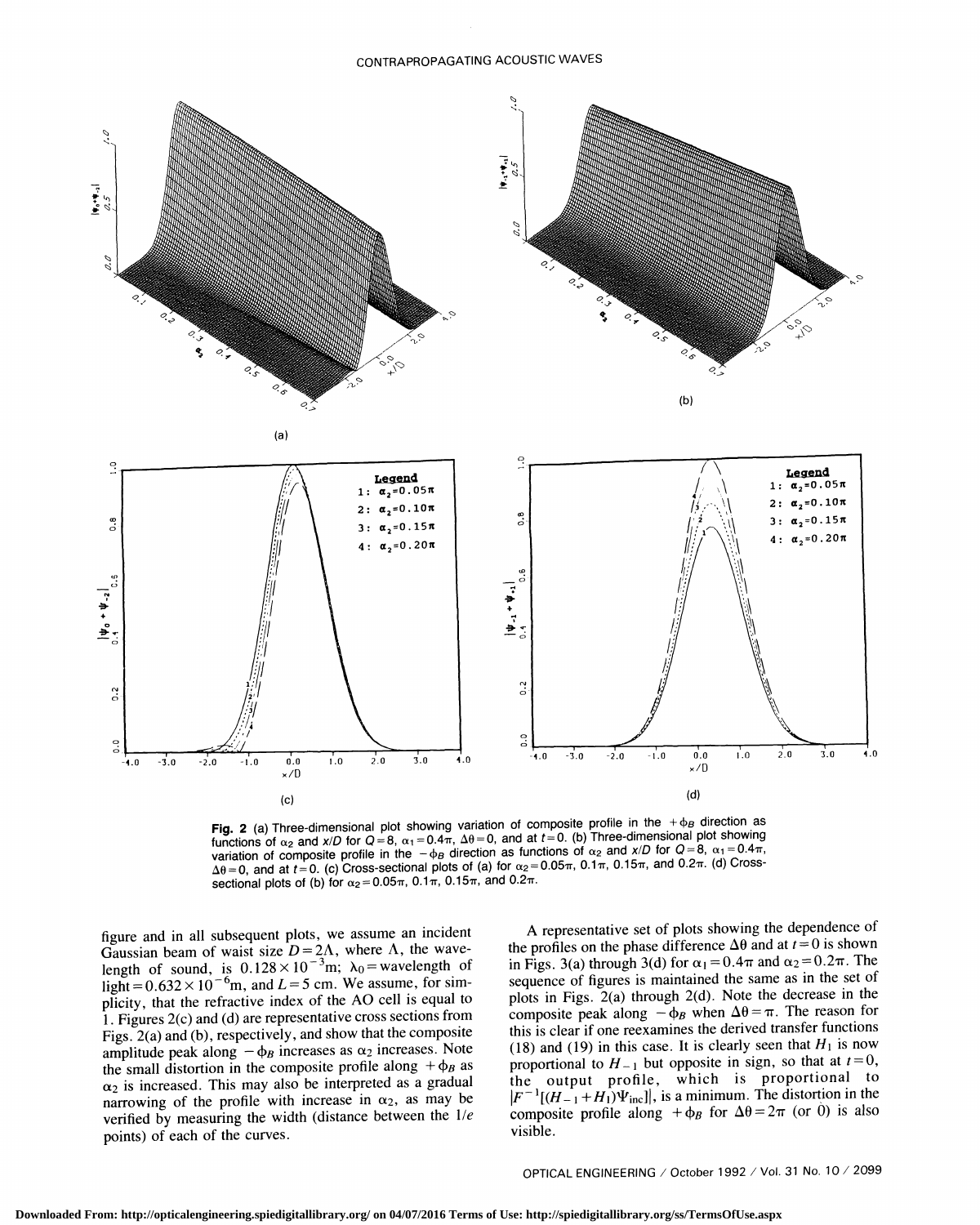

Fig. 3 (a) Three-dimensional plot showing variation of composite profile in the  $+ \varphi_B$  direction as functions of  $\Delta\theta$  and x/D for  $Q = 8$ ,  $\alpha_1 = 0.4\pi$ ,  $\alpha_2 = 0.2\pi$ , and at  $t = 0$ . (b) Three-dimensional plot showing variation of composite profile in the  $-\phi_B$  direction as functions of  $\Delta\theta$  and x/D for Q=8,  $\alpha_1 = 0.4\pi$ ,  $\alpha_2 = 0.2\pi$ , and at  $t = 0$ . (c) Cross-sectional plots of (a) for  $\Delta\theta = 0.5\pi$ ,  $\pi$ , 1.5 $\pi$ , and  $2\pi$ . (d) Cross-sectional plots of (b) for  $\Delta\theta = 0.5\pi$ ,  $\pi$ , 1.5 $\pi$ , and  $2\pi$ .

Finally, we show plots of the output profiles as a function of time for  $\alpha_1 = 0.4\pi$  and  $\alpha_2 = 0.2\pi$  in Figs. 4(a) through 4(d). It is important to note that the output profiles vary periodically as a function of time, and that the maximum intensity in the  $-\phi_B$  direction occurs at  $t=\pi/\Omega$  or 0. At this time, the profile along  $+\phi_B$  also exhibits the maximum distortion and narrowing. The minimum intensity along  $-\phi_B$ occurs at  $t = \pi/2\Omega$ . The intensities are, therefore, time modulated with a modulation frequency  $2\Omega$ . Thus, a good quality, constant width, time-modulated intensity profile can be obtained in the  $-\phi_B$  direction using contradirected sound fields by making  $\alpha_2$  as large as possible and by ensuring  $\Delta\theta = 0$ . The depth of modulation (or modulation index) for this intensity profile is roughly proportional to the ratio  $\alpha_2/\alpha_1 = |B|/|A|$ .

### 5 Conclusion

Astraightforward Fourier-transform approach has been developed to solve the light—sound interaction problem between an input optical beam with arbitrary initial profile and contrapropagating sound waves in the Bragg regime. Analytic expressions for the interaction transfer function of each scattered order light is presented, and the nature of the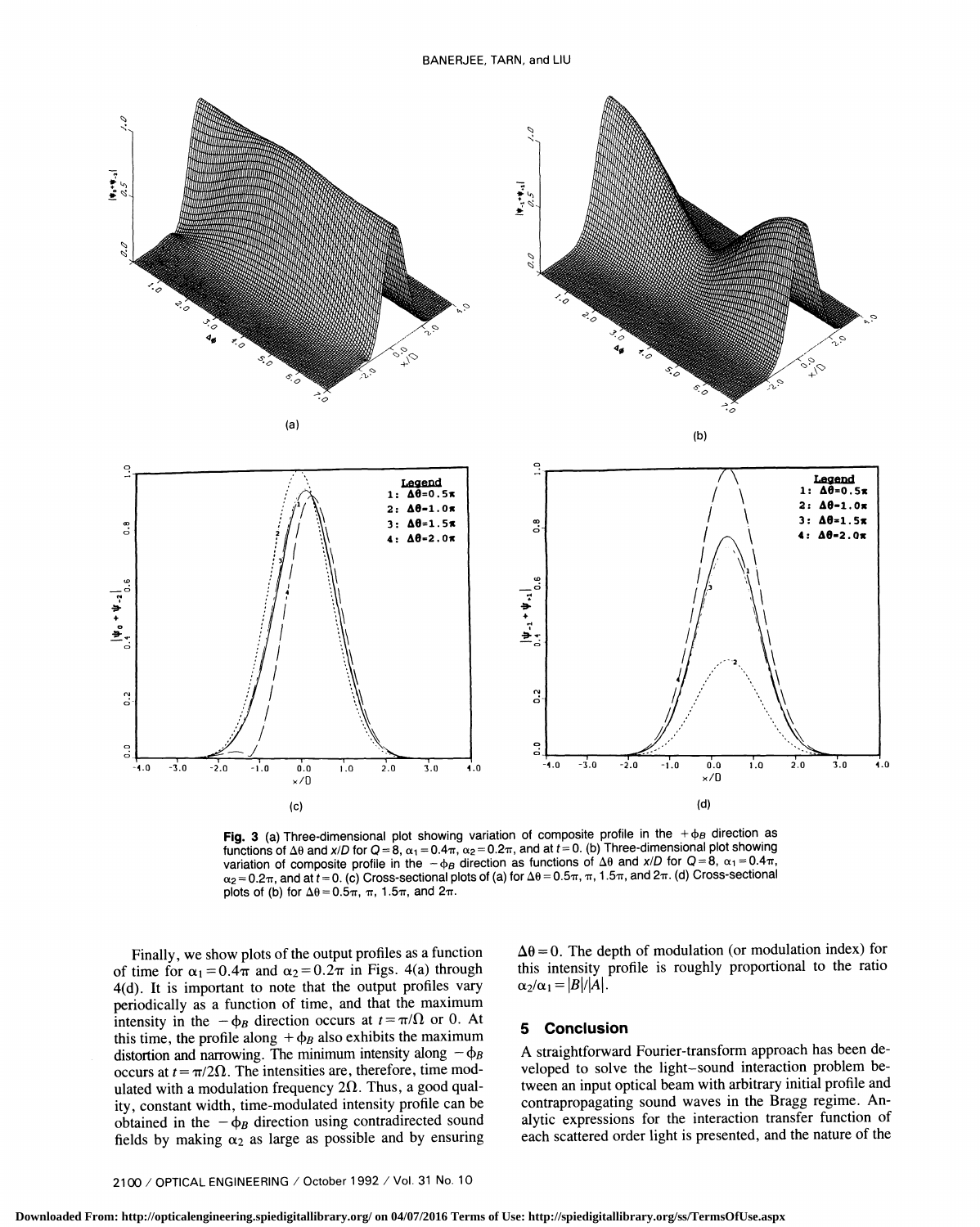

Fig. 4 (a) Three-dimensional plot showing variation of composite profile in the  $+\phi_B$  direction as functions of time and  $x/D$  for  $Q=8$ ,  $\alpha_1=0.4\pi$ , and  $\alpha_2=0.2\pi$ . (b) Three-dimensional plot showing variation of composite profile in the  $-\phi_B$  direction as functions of time and x/D for Q=8,  $\alpha_1 = 0.4\pi$ , and  $\alpha_2=0.2\pi$ . (c) Cross-sectional plots of (a) for  $\Omega t=0.25\pi$ ,  $0.5\pi$ ,  $0.75\pi$ , and  $\pi$ . (d) Cross-sectional plots of (b) for  $\Omega t=0.25\pi$ , 0.5 $\pi$ , 0.75 $\pi$ , and  $\pi$ .

output intensity modulated beam is studied. Criteria for obtaining a good quality, time-modulated intensity profile are presented. The transfer functions derived will be used to assess the performance of AO devices in the presence of noise where we can include the effect(s) of any possible backscatter of the propagating sound in a commonly used AO cell. Work on this is currently in progress.

#### Acknowledgment

PPB acknowledges the support of the National Science<br>Equipment in the Rangel and a method agent from  $\sim$  5. Foundation under a PYI award and a matching grant from  $\frac{5. P. P.$  Banerjee General Electric.

#### References

- 1. P. P. Banerjee and C. W. Tarn, "A Fourier transform approach to acousto-optic interactions in the presence of propagational diffrac-<br>tion," Acustica 74, 181-191 (1991).
- tion," Acustica 74, 181–191 (1991).<br>2. C. W. Tarn and P. P. Banerjee, "A spatio-temporal Fourier-transform to acousto-optic interaction of light beams with cw and pulsed ultrasonic waves," *Opt. Commun.* **85**, 481–490 (1991).<br>3. A. Korpel, "Two-dimensional plane wave theory of strong acousto-optic interaction in isotropic medi
- 
- (1979).<br>
4. A. Korpel and T.-C. Poon, "Explicit formalism for acousto-optic<br>
multiple plane-wave scattering," *J. Opt. Soc. Am.* **70**, 817–820 (1980).
- P. P. Banerjee and T.-C. Poon, Principles of Applied Optics, Irwin,
- 6. M. R. Chatterjee, T. -C. Poon and D. N. Sitter, "Transfer function